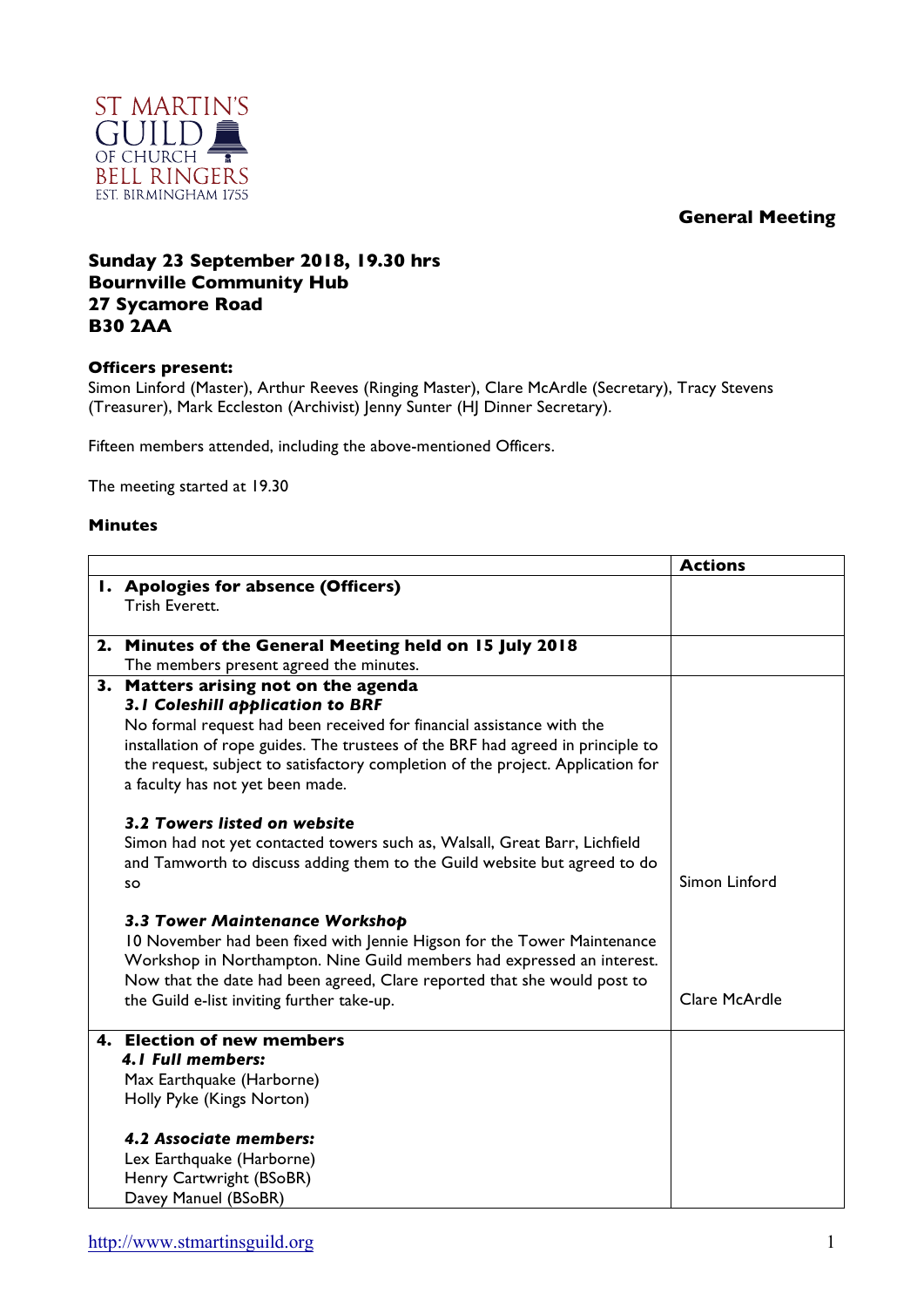|    | Kay Davies (BSoBR)                                                                                                                                 |                      |
|----|----------------------------------------------------------------------------------------------------------------------------------------------------|----------------------|
|    | <b>Annette Seeley (BSoBR)</b>                                                                                                                      |                      |
|    | Pat Newton (BSoBR)                                                                                                                                 |                      |
|    | Jan Chambers (BSoBR)                                                                                                                               |                      |
|    | Lesley Price (BSoBR)                                                                                                                               |                      |
|    | Alex Ross (BSoBR)                                                                                                                                  |                      |
|    | Elaine Cheeseman (BSoBR)                                                                                                                           |                      |
|    | Rachel Oakes (BSoBR)                                                                                                                               |                      |
|    |                                                                                                                                                    |                      |
| 5. | <b>Bell Restoration Fund</b>                                                                                                                       |                      |
|    | <b>5.1 BRF total</b>                                                                                                                               |                      |
|    | The BRF total currently stands at £9,835, with £250 committed to Knowle.                                                                           |                      |
|    |                                                                                                                                                    |                      |
|    | 5.2 Harborne                                                                                                                                       |                      |
|    | An application had been received from Harborne for help with funding a                                                                             |                      |
|    | Sound Management system and maintenance to two clappers (re-bushing and                                                                            |                      |
|    | crown staples). Their request for £500 towards the total of circa £5,000 was                                                                       |                      |
|    | being put to the Trustees.                                                                                                                         |                      |
|    |                                                                                                                                                    |                      |
|    | <b>5.2 Castle Bromwich</b>                                                                                                                         |                      |
|    | It was reported that the Castle Bromwich ringers are unhappy with the                                                                              |                      |
|    | situation that they find themselves in regarding their augmentation and                                                                            |                      |
|    | restoration project. Taylor's have been assisting them and working on                                                                              |                      |
|    | improvements, however there is a risk that their efforts will come to nothing                                                                      |                      |
|    | as their faculty will shortly run out. Unfortunately the work was paid for on                                                                      |                      |
|    | completion before any problems were identified. Simon agreed to visit Castle                                                                       |                      |
|    | Bromwich and talk to Bill Dargue.                                                                                                                  | Simon Linford        |
|    | 6. Membership                                                                                                                                      |                      |
|    | Issues arising concerning members' election prior to peals are covered in                                                                          |                      |
|    | item 14.1                                                                                                                                          |                      |
|    |                                                                                                                                                    |                      |
|    |                                                                                                                                                    |                      |
|    | 7. Tower contact information                                                                                                                       |                      |
|    |                                                                                                                                                    |                      |
|    | Towers had been contacted (in some cases several times) for up-to-date                                                                             |                      |
|    | tower contact information for the website. Ten responses were still<br>outstanding. The website had been updated with the information received. It |                      |
|    | was agreed that the form to collect updated information would be sent out                                                                          |                      |
|    | annually.                                                                                                                                          |                      |
|    |                                                                                                                                                    |                      |
|    | 8. Website                                                                                                                                         |                      |
|    | Tracy had received an offer of help from Ros Martin to assist with the Guild                                                                       |                      |
|    | website; in particular the Google Calendar. Ros proposed that she could                                                                            |                      |
|    | crosslink the calendar with the events page. It was acknowledged that Ros                                                                          |                      |
|    | was an accomplished social media user with experience of other websites                                                                            |                      |
|    | and that she had considerable expertise in dealing with their foibles.                                                                             |                      |
|    |                                                                                                                                                    |                      |
|    | Concern was expressed that she would require full access to the website. It                                                                        |                      |
|    | was felt that control of the website content should rest with the officers of                                                                      |                      |
|    | the Guild. It was suggested that prior to any delegation of the webmaster's                                                                        |                      |
|    | duties a clear brief should be drawn up and formalised at the AGM.                                                                                 |                      |
|    |                                                                                                                                                    |                      |
|    | Tracy stated that she would check the access to the website that Ros would                                                                         |                      |
|    | need and would contact her to discuss her plans.                                                                                                   | <b>Tracy Stevens</b> |
|    |                                                                                                                                                    |                      |
|    | 9. Review of Guild organised practices<br>Arthur reported that the current drive was to support and encourage                                      |                      |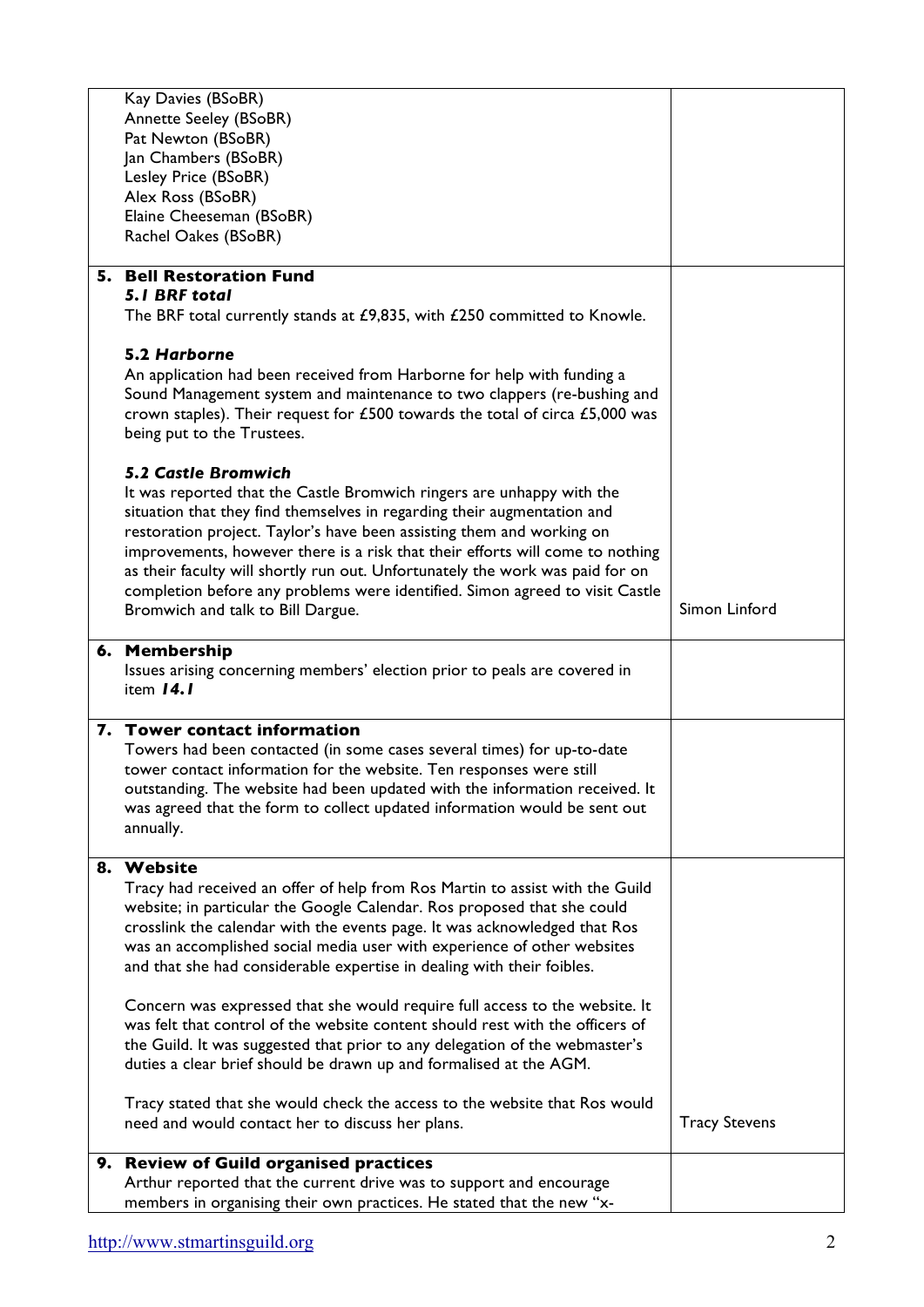| practice" had had good take-up and the slots were booked up to the end of<br>the year. Two towers had requested help with ringing up and down. He was<br>grateful to Phil Ramsbottom, Jon Townsend and James Ramsbottom for their<br>continuing help with organising practices.                                                                                                                                                                                                                                                                             |                      |
|-------------------------------------------------------------------------------------------------------------------------------------------------------------------------------------------------------------------------------------------------------------------------------------------------------------------------------------------------------------------------------------------------------------------------------------------------------------------------------------------------------------------------------------------------------------|----------------------|
| The Guild Challenge Day was to be postponed, as currently the calendar for<br>October was over-full with the Adult Learners' Event (ALE) on 6th and a<br>Project Pickled Egg (PPE) series of practices on 20th.                                                                                                                                                                                                                                                                                                                                             |                      |
| Arthur reminded the meeting that his stated aim at the AGM was to develop<br>members' ringing to their requirements. A number of members had shown<br>interest in ringing peals and as a result of encouragement the number of<br>Guild peals rung this year is significantly higher than in recent years and there<br>has been a greater number of participants.                                                                                                                                                                                           |                      |
| Simon responded to a question concerning the PPE practices. Three $1\frac{1}{2}$ -<br>hour practices covering the Surprise Major methods in the PPE repertoire as<br>requested.                                                                                                                                                                                                                                                                                                                                                                             |                      |
| 10. Armistice Day ringing                                                                                                                                                                                                                                                                                                                                                                                                                                                                                                                                   |                      |
| The Guild would be supporting the Government recommendation that<br>towers ring "open" at 12.30 on 11 November. The Guild will encourage as<br>many towers and members to ring as possible, but does not propose to<br>micro-manage the event. Arthur agreed to contact members to encourage<br>them to ring and to offer to co-ordinate a pool of surplus ringers who could<br>be redistributed to towers where there are not enough ringers.                                                                                                              | <b>Arthur Reeves</b> |
| Birmingham Cathedral and St Chad's had already formally requested that<br>their bells are rung at 12.30. It was unknown whether St Paul's and St<br>Martin's would be doing so. It was agreed that the usual co-operation<br>between city-centre towers would be required.                                                                                                                                                                                                                                                                                  |                      |
| It was noted that earlier in the year it had been suggested that quarter peals<br>should be rung to remember the 5 Guild members killed in WWI. Rose<br>Horton had agreed to co-ordinate this.                                                                                                                                                                                                                                                                                                                                                              | Rose Horton          |
| <b>11. 100 Club</b>                                                                                                                                                                                                                                                                                                                                                                                                                                                                                                                                         |                      |
| Tracy reported that there had been issues with the running of the 100 Club,<br>to the point where some members had contacted her to express concern.<br>There had been teething troubles at the beginning of the year, and although<br>she had offered support on several occasions the situation had been very<br>slow to improve. The outstanding draws have now taken place and it is to be<br>hoped that the remaining draws for the year will happen at the correct time.<br>A Gmail account has been set up from which to run the 100 Club from 2019. |                      |
| The account will be operated by the 100 Club Organiser. The treasurer will<br>have password access for monitoring and support purposes.                                                                                                                                                                                                                                                                                                                                                                                                                     |                      |
| 12. 2019 AGM agenda and programme                                                                                                                                                                                                                                                                                                                                                                                                                                                                                                                           |                      |
| It was felt that on balance the AGM in 2018 had been too long. Knowle had<br>been booked for the 2019 AGM. It was agreed that the timetable would be:<br>13.00 lunch<br>14.00-16.00 AGM                                                                                                                                                                                                                                                                                                                                                                     |                      |
| 16.00-18.00 ringing activities (including theory session). Suggested towers:<br>Knowle and Solihull.                                                                                                                                                                                                                                                                                                                                                                                                                                                        | <b>Arthur Reeves</b> |
| 18.00 onwards evening entertainment. Clare to liaise with the Shipleys about                                                                                                                                                                                                                                                                                                                                                                                                                                                                                |                      |
| format and location.                                                                                                                                                                                                                                                                                                                                                                                                                                                                                                                                        | Clare McArdle        |